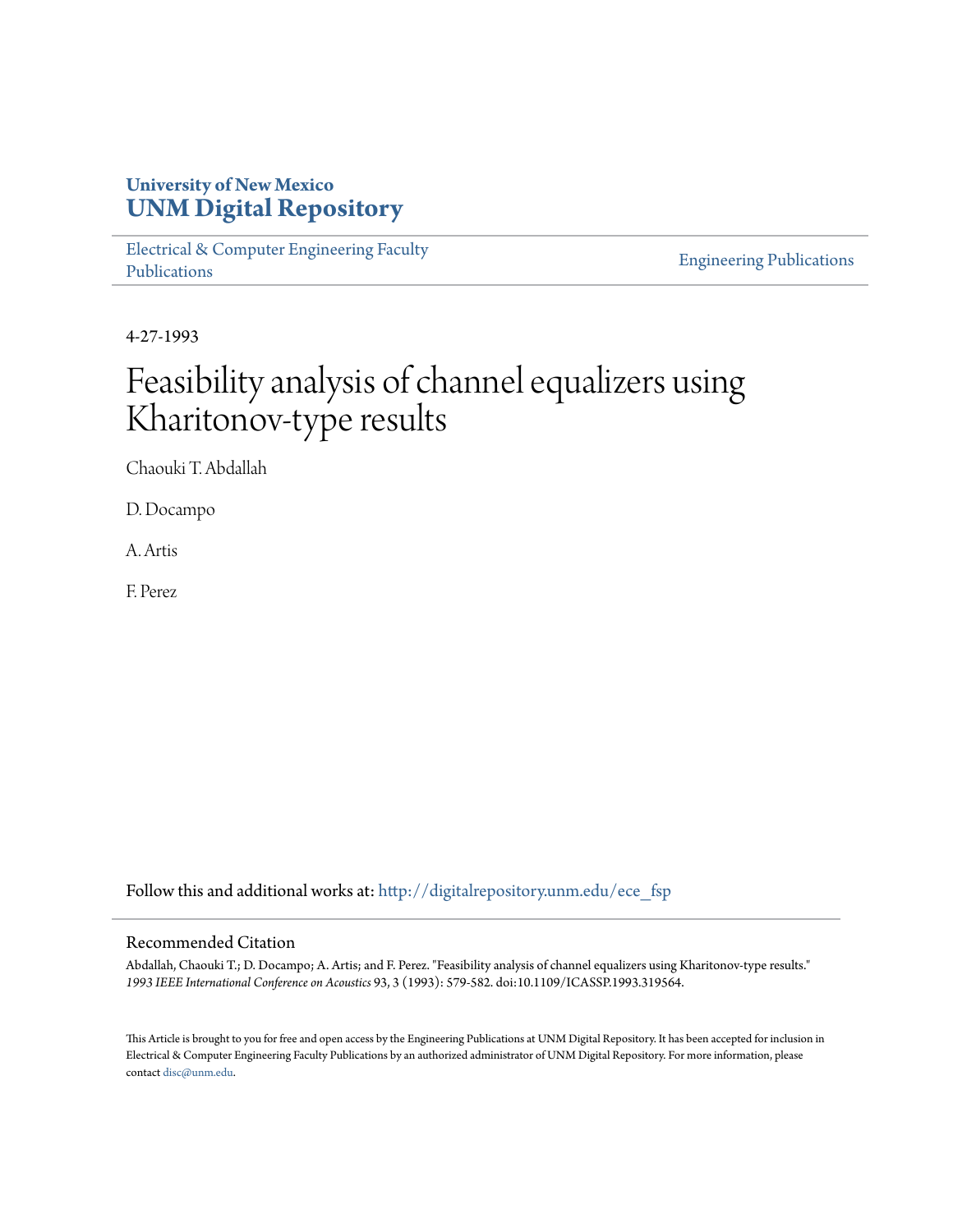# **FEASIBILITY ANALYSIS OF CHANNEL EQUALIZERS USING KHARITONOV-TYPE RESULTS**

F. Pérez\*, D. Docampo\*, A. Artés\*, C. Abdallah<sup>t</sup>

\* BSP Group, D.T.C., ETSI Telecomunicacion, Universidad de Vigo. 36200-VIGO, SPAIN <sup>†</sup> BSP Group, EECE Dpt., University of New Mexico . Albuquerque, NM 87131, USA.

#### **1 ABSTRACT**

Necessary and sufficient conditions for determining the robust location of the roots of **a** family of polynomials are presented. This family appears when multipath fading chan**nels** are considered due to the uncertainty in the channel impulse response. The uncertainty is reflected by means of confidence intervals for the channel parameters. A feasibility analysis of digital equalisers is performed in the frequency domain to answer the question of whether the poles are to be found in **a** pre-specified region of the complex plane. The resulting tests, which can be carried out in **a** graphical manner, are both analysis and design toole, that can help to decide the suitable length of **a** constrained equaliser.

# **2 INTRODUCTION**

In many digital signal processing applications, one has to tackle the problem of having an uncertain response for which some common property needs to be determined. Usually, the margin of the uncertainty can be estimated, defining **a** bounded region in the parameter-space where the parameters are known to lie. In many cases, these bounds are based **on** some confidence intervals obtained for the parameters. Thus, the parameters will lie within these bounds with **a** certain probability. Of particular interest is the study of the so-called  $D$ -stability, i.e., the determination of whether the seros of the uncertain system lie inside a specific region of the complex plane.

In recent yeara, there has been **a** great deal of work concerning the robust-stability of uncertain systems. This activity was motivated by Kharitonov's work **on** continuous time systems **[l].** Kharitonov's celebrated result states that the stability (all the seros in the left half plane) of **a** family of uncertain polynomials contained in a hyperrectangle in the parameter space can be deduced from the stability of only four corner polynomials. This number does not depend **on** the order of the system; therefore, **an** infinite member family of polynomials is reduced to the test of four of them. Kharitonov's results remained unknown in

the west until about **1985.** Since then, **hia** results have been extended in different ways. Although a discrete-time version of the main result does not hold, some special cases have been found for which **a** Kharitonov-like result holds. These results find applications in the analysis and design of robust controllem.

Of specific relevance to this paper is the frequency domain approach to the robust stability problem. This idea allows easy prook of most of the known results that rely **on**  simple geometry **on** the complex plane. In fact, the uncertainty set is evaluated along the boundary of the stability region obtaining the so-called evaluation set. This is then combined with the "aero-exclusion principle" to produce a stability test. However, most of the work **on** the stability analysis for uncertain polynomials has been developed only for real uncertain polynomials. While this approach is valid for many practical systems, it is sometimes appropriate to consider complex uncertainties. With this motivation, Chapellat et al. **[Z]** have considered the problem of analysing the stability of (complex) **disk** polynomials. Thia case attempts to model the situation in which the coefficient perturbations are in **a** complex neighborhood of their **nominal valuer** (center polynomial).

Little work has been done to translate these analysis methods to the **Sknal** Processing area. Amongst the steps in thia direction **we** mention [3] where the robust stationarity of sparse predictors is studied and **[4]** where stability monitoring of recursive adaptive filters **is** accomplished by means of Kharitonov's polynomials.

In the present paper, we address the problem of studying the feasibility of digital communications equalieers for fading channels. Thia **is** done by analyzing the sero locations of the possible discrete-time equivalent channels. Of course, it **is** necessary to obtain confidence bounds for the channel taps **so as** to characterise the uncertainty. In the more general case, the resulting uncertainty bounds happen to be complex rings, possibly not centered at the origin. The conditions obtained for robust stability determination are extremely easy and can be transformed into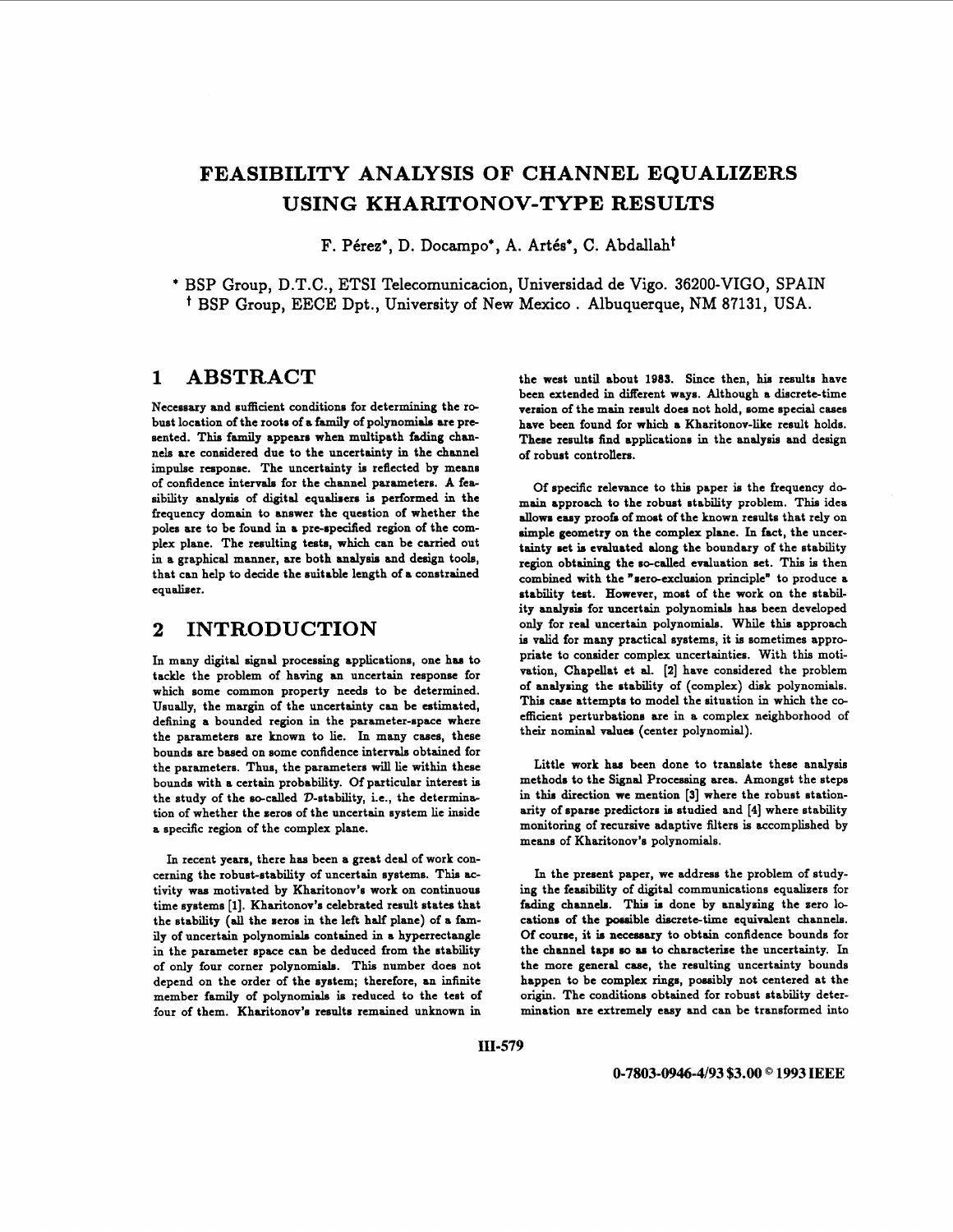a frequency-domain graphical test.

# **3 UNCERTAINTY STRUCTURATION**

For our analysis, we will consider a channel model that takes into account the effects of multipath propagation **[5].**  If the received signal consists of **a** continuum of multipath components (as it is the case for the tropospheric scatter channel), the channel impulee response can be defined by the attenuation that the signal experiments for every **as**sociated delay. If, instead, the channel consists of a finite number of paths, the results that follow are merely conservative. Since the distortion that the signal suffers is non-symmetrical about the carrier frequency, the low-pass equivalent channel is generally complex-valued.

Since the transmitted signal can be considered bandlimited, the channel response can be sampled at twice the Nyquist frequency to yield a discrete equivalent. Furthermore, the channel response can be truncated such that *M*  taps are taken **as** significant. We will assume that *M* **ie** an even integer.

Central limit theorem arguments lead to the conclusion that the received demodulated signal consists of Gaussian quadrature components. Conversely, the channel response  $c(t)$  can be viewed as having a Rayleigh-distributed envelope and a uniformly distributed phase over the interval  $[0,2\pi)$ . Nonetheless, when strong scatterers are present, it is better to characterize the envelope p.d.f. as having a Rice distribution.

We will **also** assume that the channel discrete taps *e,*  parameters, considered uncorrelated, can be estimated accurately, **so** it is possible to obtain the corresponding confidence intervals. Different possibilities can be suggested for the determination of these confidence bounds. For instance, when the two quadrature components have zero mean and equal variance, the interval **on** the modulus of *c,* can leave either a two-sided region or one tail to the right; the former gives a **ring** on the complex plane of each coefficient and the latter produces a complex ring. In both cases, the center is in general not at origin. When the mean of the coefficients in non-zero, the phase is no longer uniformly distributed. **In** this case, the consideration of constant p.d.f. contours leads to a disk-shaped confidence interval centered at the mean point.

Once the channel model has been outlined, we will set a common frame for the channel-zeros analysis. It can be readily seen that in the more general case, the complex taps *E,,* have annular confidence intervals in the complex plane, with centers **d,** being not zero. If the inner radius of the ring is zero, then we have a **disk** for that coefficient. Since the channels are assumed to have *M* taps, every particular channel can be represented by a complex M-vector,  $c =$   $[c_0, c_1, \cdots, c_{M-1}]$  where

$$
c_i = d_i + a_i e^{j\phi_i} \tag{1}
$$

We need also to define the confidence set of channels  $C$  as

$$
C = \{c : a_i^-\leq a_i \leq a_i^+, \phi_i \in [0, 2\pi), i = 0, \cdots, M-1\} \quad (2)
$$

where  $a_i^+$  and  $a_i^+$  are the extremes of the obtained confidence intervals.

# **4 STABILITY ANALYSIS**

We are interested **on finding** complex regions in which **all**  the roote for every possible channel in **C** are contained. For this purpose, we define the open region  $\mathcal{D}_r$  as

$$
\mathcal{D}_r = \{ z \in \mathbf{C} : |z| < r \leq 1 \text{ or } |z| > 1/r \} \tag{3}
$$

Let  $q(t)$  denote the combined transmit-receive filter response which we assume has less than 100% excess bandwidth **so** it can be sampled without loss of information at *T/2,* where *T* **is** the signaling interval. Moreover, we make the practical assumption that the samples of  $q(t)$  can be truncated after a certain time, so  $q(nT+T/2) = 0, |n| > L$ . We will then write  $Q(z) = \sum_{n=-L}^{L} q(nT + T/2)z^{-n}$ . It can be shown that for a T-spaced equaliser the discreteequivalent channel response can be written **as** 

$$
H(z) = Q(z)C_1(z) + C_2(z)
$$
 (4)

 $\text{where } C_1(z) = \sum_{n=0}^{M/2-1} c_{2n+1} z^{-n} \text{ and } C_2(z) = 0$  $\sum_{m=0}^{M/2-1} c_{2m} z^{-n}$  with  $c_n = c(nT/2)$ . We also need to define  $D_1(z)$  and  $D_2(z)$  as the Z-transform of respectively the sequences  $d_{2m+1}, d_{2m}, m = 0, \dots, M/2 - 1$  and the following functions

$$
R_{1o}(z) = \sum_{m=0}^{M/2-1} a_{2m+1}^+ |z^{-m}| \tag{5}
$$

$$
R_{2o}(z) = \sum_{m=0}^{M/2-1} a_{2m}^+ |z^{-m}| \tag{6}
$$

$$
R_{1i}(z) = \max \{ a_{2i+1}^{-1} | z^{-1} | - \sum_{\substack{m=0 \ i \neq i}}^{M/2-1} a_{2m+1}^{+} | z^{-m} |, 0 \} (7)
$$

$$
R_{2i}(z) = \max\{a_{2i}^{-}|z^{-i}|-\sum_{\substack{m=0\\i\neq l}}^{M/2-1}a_{2m}^{+}|z^{-m}|,0\} \qquad (8)
$$

where

$$
a_{2l+1}|z^{-l}| = \max_{0 \le m \le M/2-1} \{a_{2m+1}^{-m} | z^{-m} | \} \qquad (9)
$$

$$
a_{2l}|z^{-l}| = \max_{0 \le m \le M/2 - 1} \{a_{2m}^-|z^{-m}|\} \qquad (10)
$$

**Our** objective is to answer the following question. For each of the channels  $H(z)$  determine whether all its zeros are

**111-580**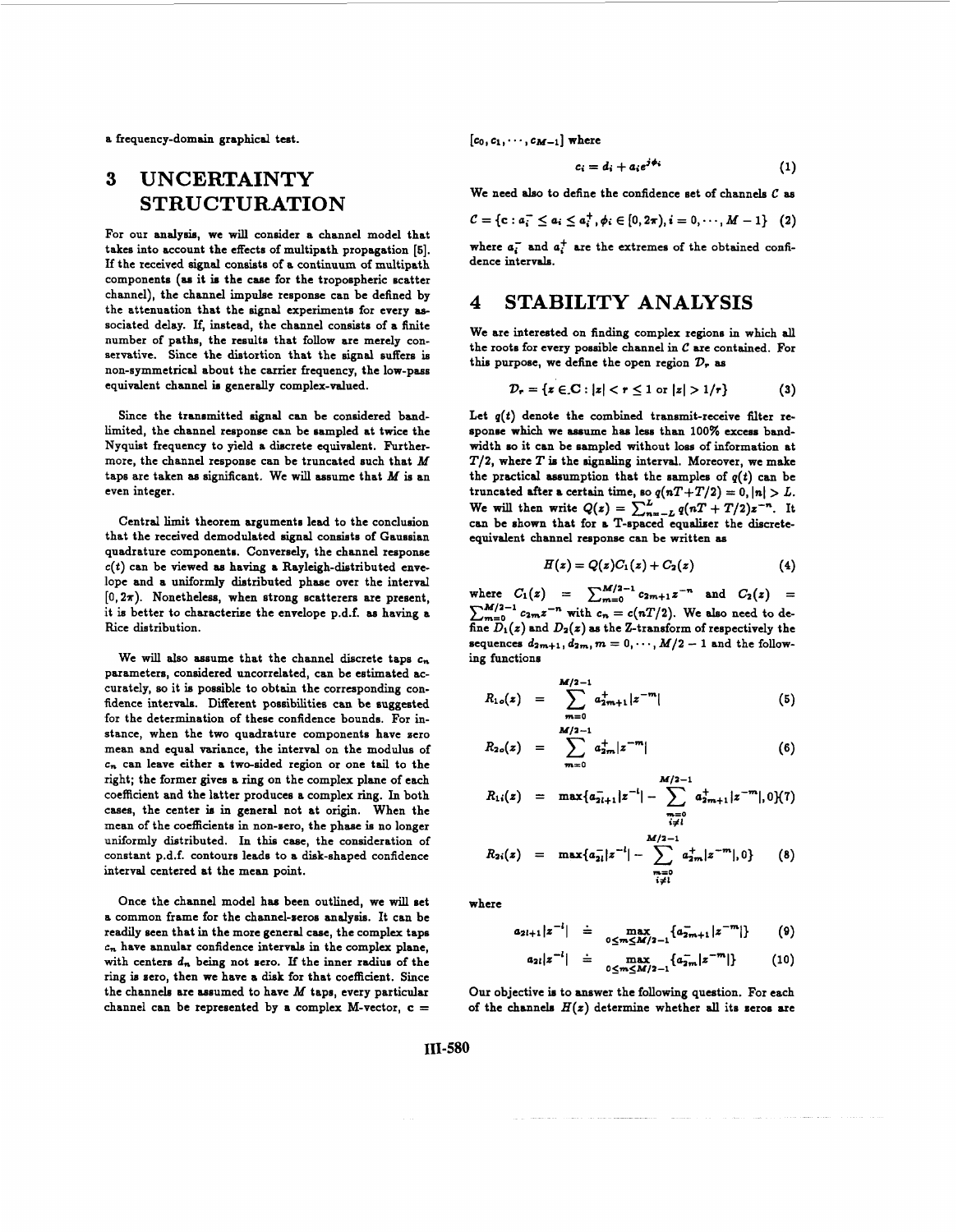contained in *V,.* This **in** solved by the next theorem

**Theorem:**  $H(z)$  has all its seros in  $\mathcal{D}_r$  for every  $c \in \mathcal{C}$ if and **only** if the following three conditions hold

i)  $H(z)$  has its seros in  $\mathcal{D}_r$  for one member of  $\mathcal C$ 

ii) 
$$
\left| \frac{Q(re^{j\omega})D_1(re^{j\omega})+D_2(e^{j\omega})}{R_{in}(re^{j\omega})}\right| < 1 \text{ or}
$$
  
\n
$$
\left| \frac{Q(re^{j\omega})D_1(re^{j\omega})+D_2(re^{j\omega})}{R_{out}(re^{j\omega})}\right| > 1 \text{ for all } \omega \in [0, 2\pi)
$$
  
\niii) 
$$
\left| \frac{Q(e^{j\omega}/r)D_1(e^{j\omega}/r)+D_2(e^{j\omega}/r)}{R_{in}(e^{j\omega}/r)}\right| < 1 \text{ or}
$$
  
\n
$$
\left| \frac{Q(e^{j\omega}/r)D_1(e^{j\omega}/r)+D_2(e^{j\omega}/r)}{R_{in}(e^{j\omega}/r)}\right| > 1 \text{ for all } \omega \in [0, 2\pi)
$$

where

$$
R_{out}(z) = |Q(z)|R_{1o}(z) + R_{2o}(z)
$$
 (11)

$$
R_{in}(z) = \begin{cases} \max\{|Q(z)|R_{1i}(z) - R_{2o}(z), 0\} \\ \text{if } |Q(z)|R_{1i}(z) > R_{2i}(z) \\ \max\{R_{2i}(z) - |Q(z)|R_{1o}(z), 0\} \\ \text{otherwise} \end{cases}
$$
(12)

The proof of thin Theorem **[0]** follows from the fact that the set  $H(re^{j\omega})$  is, for a fixed  $\omega$ , an annulus centered at  $Q(z)D_1(z) + D_2(z)$  with inner radius  $R_{in}(z)$  and outer radius  $R_{out}(z)$ .

Note that when the inner radius of every ring **ia** sero (i.e., we are dealing with **dish),** the test can be simplified since  $R_{in}(z) = 0$ . Also note that the conditions in the theorem can be readily transformed into **a** frequency-domain graphical test **similar** to those proposed in **[7].** 

The given method may be transformed to search for the maximum  $r$ , if any, for which all the seros of  $H(z)$  or its reciprocals lie inside the region  $\mathcal{D}_r$ . Of course, when  $r = 1$ our result allows a spectral nulls search on  $H(e^{j\omega})$  for every possible channel *c.* Indeed, conditions *ii)* and **iii)** in the theorem become identical and condition **i)** is not needed for  $r = 1$ . Condition **i**) may be checked in a graphical way by means of the following result:

Lemma: The system  $H(z)$  has all its zeros inside  $\mathcal{D}_r$  if and only if the net change of argument of  $H(z)H^*(1/z^*)$ when z traverses  $re^{j\omega}$ ,  $\omega \in [0,2\pi)$  is 0.

With the given method, many applications can be devised. We are currently using the previous Kharitonovtype results to study the feasibility of equalisers for the channel models mentioned above. When **Block** Least Squares Estimation is used, the length of the channel bccomes a crucial factor since the complexity of the Viterbi decoder depends on it [8]. For channels with a number of significant taps, the Viterbi decoder becomes impractical. Then, it **in** necessary to reduce the number of states seen by the Viterbi algorithm. To overcome this problem, an equaliser may be cascaded **so** that the combined response channel-equaliser yields a desired impulse response which is shorter than that of the channel **[9].** A major drawback in this strategy resides in the fact that the noise power at the input of the detector might be unlimited if one tries to equalise spectral **nulls** of the channel. Then, with the method proposed in the present paper, it is possible to determine whether **any** of the possible channels (those within the confidence intervals) will have spectral nulls (or near nulls). *i*From the definition of the desired region  $\mathcal{D}_r$ , the checking for spectral **nulla** can be generalized to a test for the seros of  $H(z)$  being sufficiently close to the unit circle. **For** instance, the desired response at the input of the Viterbi decoder must be carefully chosen if the channel is to have near spectral **nulls,** but this computational cost can be avoided if the proposed analysis determines that the speqtrum does not vanish for any frequency.

When **a** symbol by symbol detection **is** to be used along with a Zero-Forcing equaliser, the proposed method can help to decide the proper length of the filter. **As** it is well known, if the equaliser has its poles close to the unit circle it will have a slowly decreasing impulse response. The reasonable length of the equalizer depends **on** how fast the different modes vanish for large *n*. Therefore, it is interesting from the systems designer point of view to determine if the poles of the equalizer are outside the  $\mathcal{D}_r$ region.

#### **5 NUMERICAL RESULTS**

To illustrate the root clustering method proposed in the paper we will consider the following example, adapted **from**  true channel measurements presented in [lo]. The channel response was truncated at  $M = 8$  samples and a strong scatterer affecting samples 1 to 3 was included. The confidence intervals for the modulus are considered **as** the median value  $\pm$  the measured standard deviation. All the coefficient taps are normalized so that  $c_0 = 1$ . The transmit and receive filters are each **a** square root of a raised cosine filter with roll-off factor of 0.5. The channel parameters are, for  $n=0,\cdots,M-1$ 

 ${d_n} = {1, 0.5 - j0.18, 0.46 - j0.56, 0.13 + j0.17, 0, 0, 0, 0}$ *(U;}* = **{0,0.2,0.1,0.07,0.0978,0.1228,0.059,0.059}**  *{U;}* = **(0, O,O, 0,0.050,0.058,0.022,0.022}** 

In order to follow the proposed method, we first pick a specific member of the family of channels and verify the zero locations. The seros of  $H(z)$  for that particular channel are calculated by a root-finding algorithm and tested to be in *D,* **or** instead, the graphical **way** suggested in this paper can be used. Once condition **i)** is verified, we recognize that for this example  $R_{in}(z) = 0$ . Actually, this happens for most of the practical cases. Therefore, we need to check

**In-581**